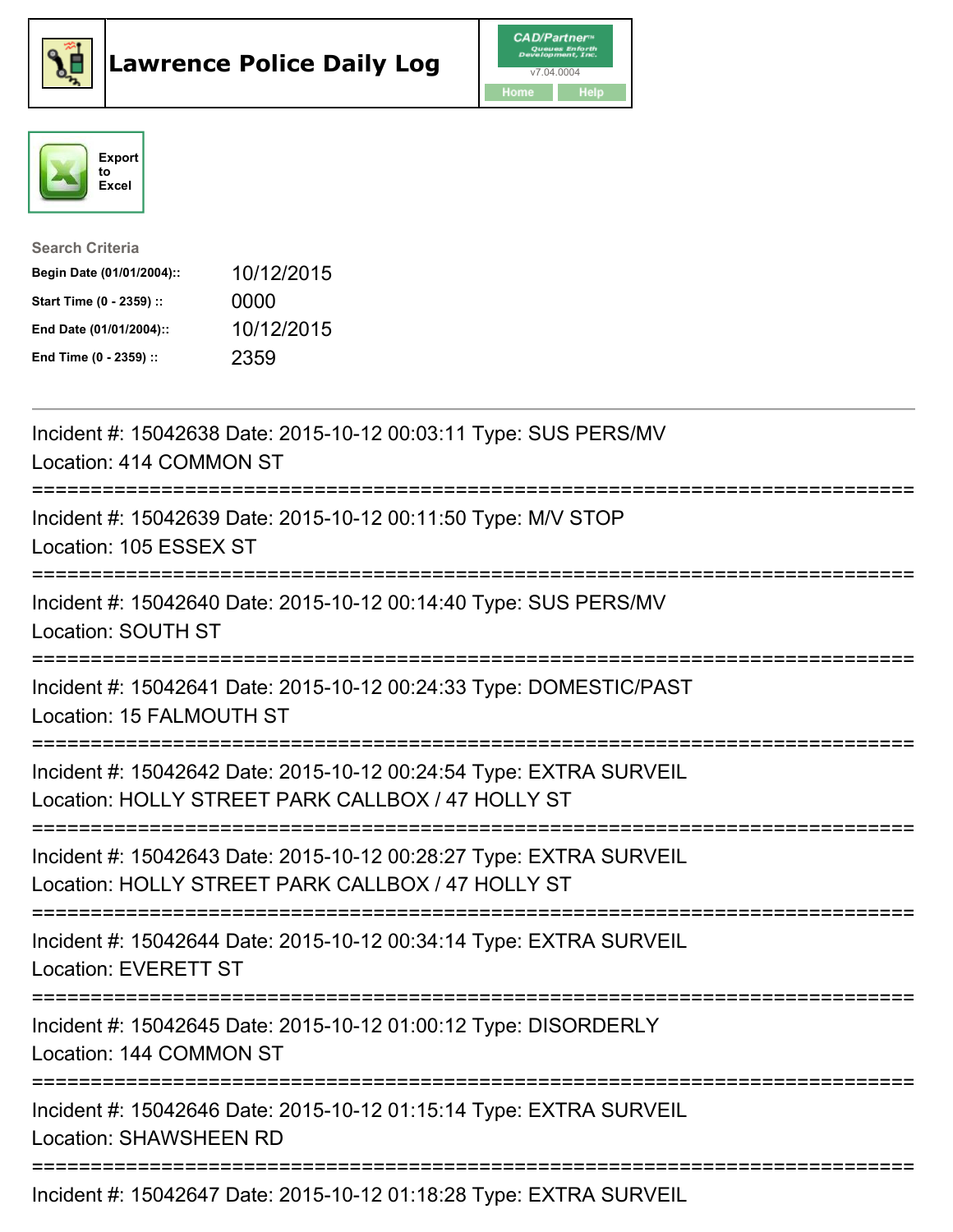Location: SHAWSHEEN RD =========================================================================== Incident #: 15042648 Date: 2015-10-12 01:21:40 Type: DISORDERLY Location: 85 NEWBURY ST =========================================================================== Incident #: 15042649 Date: 2015-10-12 01:31:36 Type: DISORDERLY Location: 28 MIDLAND ST =========================================================================== Incident #: 15042650 Date: 2015-10-12 01:32:48 Type: DISTURBANCE Location: 35 CHICKERING ST =========================================================================== Incident #: 15042651 Date: 2015-10-12 01:57:55 Type: M/V STOP Location: BROADWAY & METHUEN ST =========================================================================== Incident #: 15042652 Date: 2015-10-12 02:04:09 Type: SUS PERS/MV Location: 222 ESSEX ST =========================================================================== Incident #: 15042653 Date: 2015-10-12 02:16:27 Type: M/V STOP Location: AMESBURY ST & COMMON ST =========================================================================== Incident #: 15042654 Date: 2015-10-12 02:19:19 Type: ALARMS Location: AGUILAR RESIDENCE / 115 BENNINGTON ST =========================================================================== Incident #: 15042656 Date: 2015-10-12 02:22:38 Type: ALARMS Location: FREDDY MINI MART / 130 FRANKLIN ST =========================================================================== Incident #: 15042655 Date: 2015-10-12 02:22:38 Type: M/V STOP Location: 15 MEDFORD ST =========================================================================== Incident #: 15042657 Date: 2015-10-12 02:27:25 Type: MAL DAMG PROG Location: 65 BROOK ST =========================================================================== Incident #: 15042658 Date: 2015-10-12 02:34:18 Type: DISTURBANCE Location: 318 LAWRENCE ST FL 1 =========================================================================== Incident #: 15042659 Date: 2015-10-12 02:42:41 Type: DISTURBANCE Location: 49 BRADFORD ST =========================================================================== Incident #: 15042660 Date: 2015-10-12 02:51:16 Type: M/V STOP Location: ANDOVER ST =========================================================================== Incident #: 15042661 Date: 2015-10-12 03:01:58 Type: M/V STOP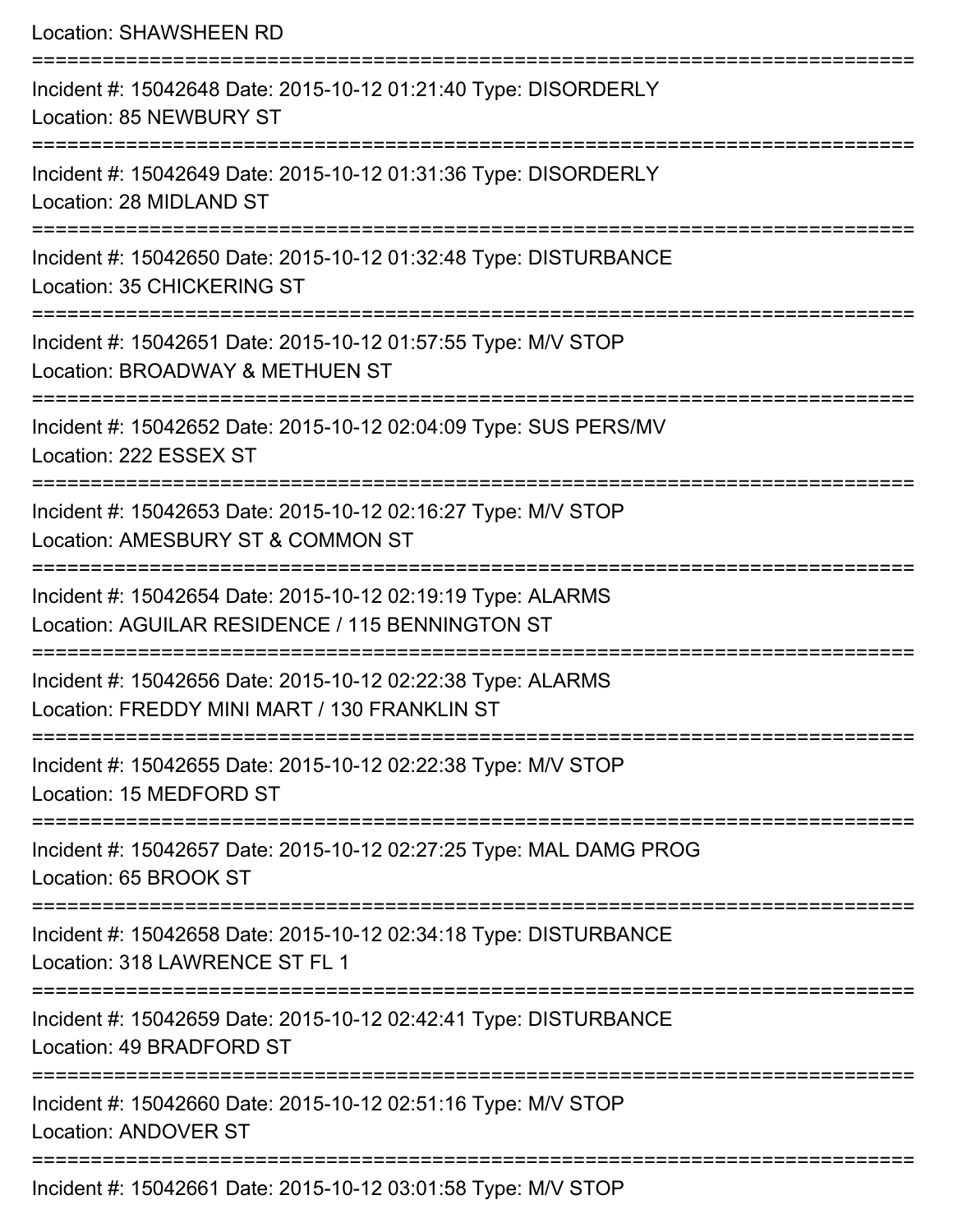| Incident #: 15042662 Date: 2015-10-12 03:12:07 Type: M/V STOP<br>Location: BROADWAY & WATER ST             |
|------------------------------------------------------------------------------------------------------------|
| Incident #: 15042663 Date: 2015-10-12 03:12:07 Type: ALARMS<br>Location: DIAZ RESIDENCE / 19 N BOYLSTON ST |
| Incident #: 15042664 Date: 2015-10-12 03:17:39 Type: NOISE ORD<br>Location: 161 PARK ST FL 1               |
| Incident #: 15042665 Date: 2015-10-12 03:23:17 Type: TRESPASSING<br>Location: 104 RIVERPOINT WY            |
| Incident #: 15042666 Date: 2015-10-12 03:36:33 Type: SUICIDE ATTEMPT<br>Location: 68 EUTAW ST FL 3         |
| Incident #: 15042667 Date: 2015-10-12 03:44:17 Type: NOISE ORD<br>Location: 270 CANAL ST #222              |
| Incident #: 15042668 Date: 2015-10-12 03:47:18 Type: M/V STOP<br>Location: BROADWAY & COMMON ST            |
| Incident #: 15042669 Date: 2015-10-12 03:48:28 Type: NOISE ORD<br>Location: 161 PARK ST FL 1 BACK          |
| Incident #: 15042670 Date: 2015-10-12 04:17:04 Type: NOISE ORD<br>Location: 34 AVON ST FL 1                |
| Incident #: 15042671 Date: 2015-10-12 04:41:45 Type: NOISE ORD<br>Location: 197 OLIVE AV                   |
| Incident #: 15042672 Date: 2015-10-12 04:53:48 Type: MAL DAMAGE<br>Location: 137 WATER ST                  |
| Incident #: 15042673 Date: 2015-10-12 05:03:32 Type: ALARMS<br>Location: HENRY'S THINGS / 479 BROADWAY     |
| Incident #: 15042674 Date: 2015-10-12 06:08:18 Type: ALARMS<br>Location: KEY POLYMER / 17 SHEPARD ST       |
| Incident #: 15042675 Date: 2015-10-12 07:23:58 Type: ALARMS<br>FILL AMPENAE FAAT AALIAAL LAAF ADAMIFADD AT |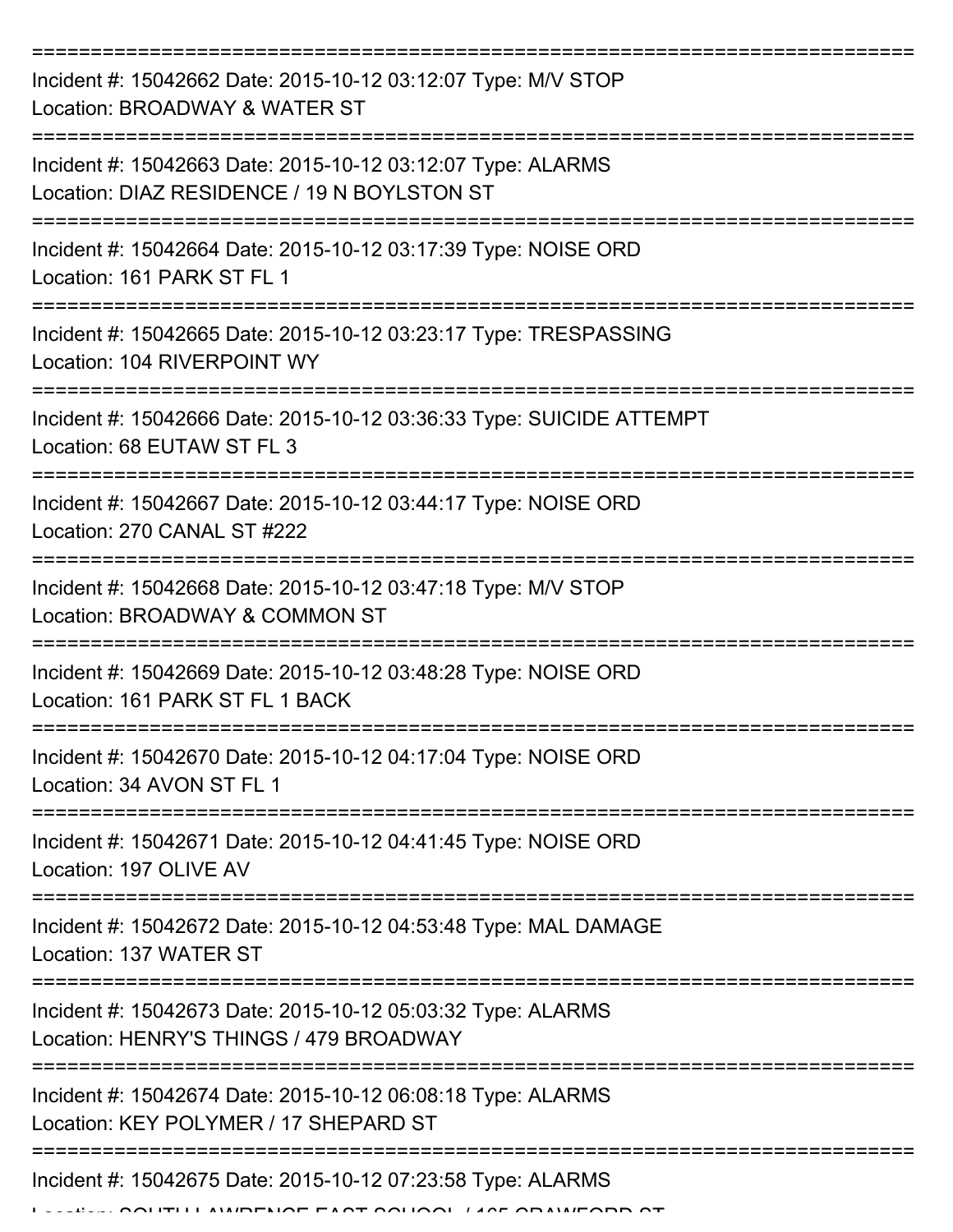| Incident #: 15042676 Date: 2015-10-12 07:42:20 Type: M/V STOP<br>Location: BEACON ST & GLEN         |
|-----------------------------------------------------------------------------------------------------|
| Incident #: 15042677 Date: 2015-10-12 08:03:43 Type: MEDIC SUPPORT<br>Location: 143 S UNION ST #3   |
| Incident #: 15042678 Date: 2015-10-12 08:08:16 Type: HIT & RUN M/V<br>Location: 4 MEDFORD ST        |
| Incident #: 15042679 Date: 2015-10-12 08:47:56 Type: ALARMS<br>Location: 295 COMMON ST              |
| Incident #: 15042680 Date: 2015-10-12 08:54:31 Type: MEDIC SUPPORT<br>Location: 212 ARLINGTON ST #C |
| Incident #: 15042681 Date: 2015-10-12 09:08:08 Type: MEDIC SUPPORT<br>Location: 547 LOWELL ST       |
| Incident #: 15042682 Date: 2015-10-12 09:12:35 Type: LOST PROPERTY<br>Location: 90 LOWELL ST        |
| Incident #: 15042683 Date: 2015-10-12 09:26:12 Type: MEDIC SUPPORT<br>Location: 48 CHESTNUT ST      |
| Incident #: 15042684 Date: 2015-10-12 09:29:17 Type: M/V STOP<br>Location: BROOK ST & UNION ST      |
| Incident #: 15042685 Date: 2015-10-12 09:38:47 Type: B&E/PAST<br>Location: 77 S UNION ST            |
| Incident #: 15042686 Date: 2015-10-12 09:48:51 Type: LIC PLATE STO<br>Location: 3 MERRIMACK VIEW CT |
| Incident #: 15042687 Date: 2015-10-12 10:02:11 Type: M/V STOP<br>Location: 82 EVERETT ST            |
| Incident #: 15042688 Date: 2015-10-12 10:03:59 Type: M/V STOP<br>Location: 394 HOWARD ST            |
| Incident #: 15042689 Date: 2015-10-12 10:23:59 Type: DISTURBANCE                                    |

Location: 26 MADCIN ST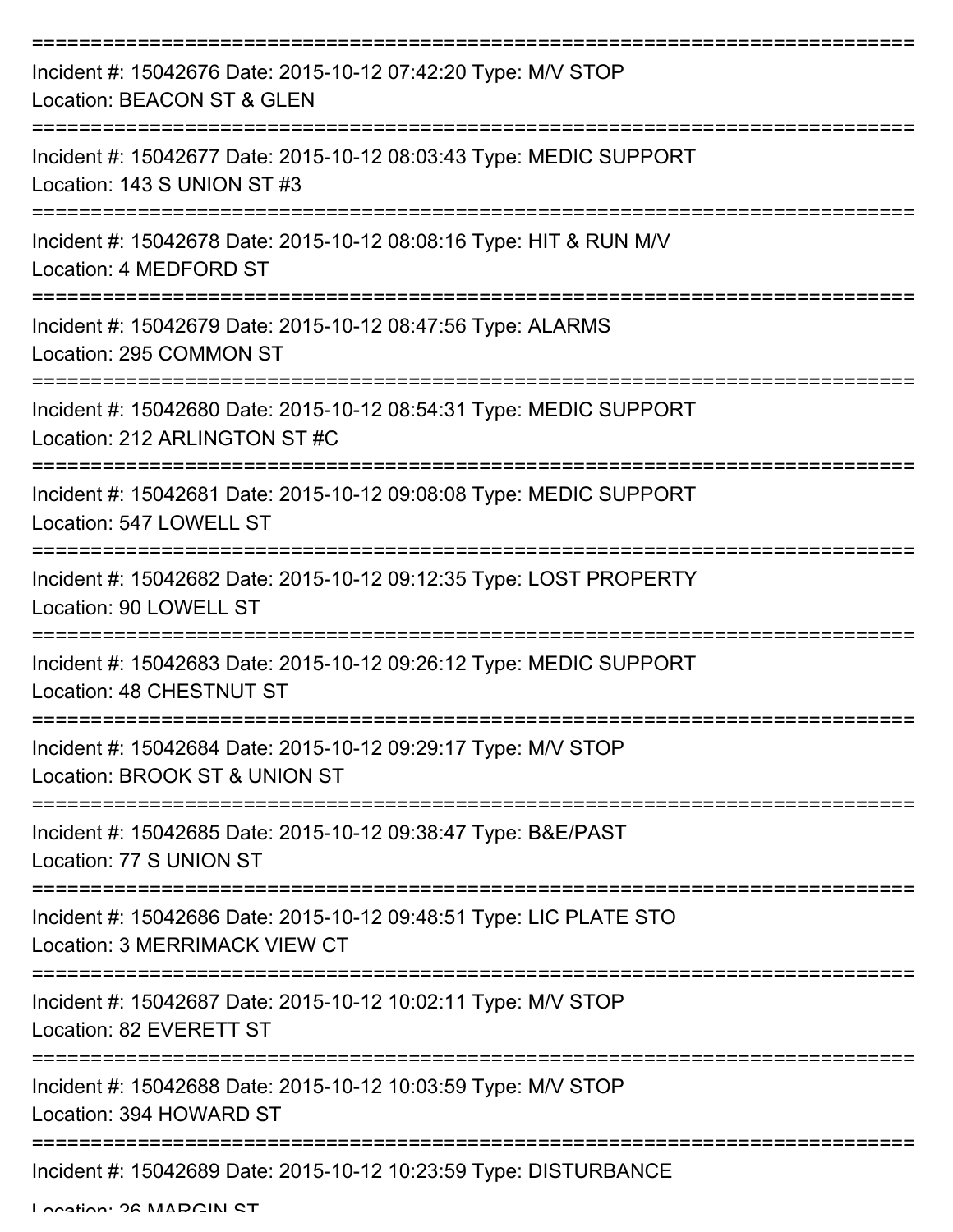| Incident #: 15042690 Date: 2015-10-12 10:27:57 Type: ANIMAL COMPL<br>Location: PACKARD ST & WOLCOTT AV                              |
|-------------------------------------------------------------------------------------------------------------------------------------|
| Incident #: 15042691 Date: 2015-10-12 10:35:19 Type: ASSIST FIRE<br>Location: 6 LENOX ST                                            |
| Incident #: 15042692 Date: 2015-10-12 10:38:24 Type: ALARM OF FIRE<br>Location: 267 PARK ST                                         |
| Incident #: 15042693 Date: 2015-10-12 10:38:30 Type: ANIMAL COMPL<br>Location: KENT ST & S UNION ST                                 |
| Incident #: 15042694 Date: 2015-10-12 11:13:04 Type: KEEP PEACE<br>Location: 254 FARNHAM ST FL 1ST                                  |
| Incident #: 15042695 Date: 2015-10-12 11:54:04 Type: M/V STOP<br>Location: EATON ST & EVERETT ST                                    |
| Incident #: 15042696 Date: 2015-10-12 11:57:11 Type: HIT & RUN M/V<br>Location: 229 JACKSON ST #2 FL 2ND                            |
| Incident #: 15042697 Date: 2015-10-12 12:00:18 Type: KEEP PEACE<br>Location: GROTON ST & S BROADWAY                                 |
| Incident #: 15042698 Date: 2015-10-12 12:28:07 Type: M/V STOP<br>Location: 298 JACKSON ST                                           |
| :=============<br>===============<br>Incident #: 15042699 Date: 2015-10-12 12:34:21 Type: B&E/PAST<br>Location: 4 CONDUIT ST #APT 2 |
| Incident #: 15042700 Date: 2015-10-12 13:08:38 Type: SUS PERS/MV<br>Location: DENNYS / 160 WINTHROP AV                              |
| Incident #: 15042701 Date: 2015-10-12 13:10:50 Type: SUS PERS/MV<br>Location: 35 BOSTON ST                                          |
| Incident #: 15042704 Date: 2015-10-12 13:30:30 Type: KEEP PEACE<br>Location: BROADWAY & WATER ST                                    |
| Incident #: 15042702 Date: 2015-10-12 13:32:30 Type: INVESTIGATION<br>Location: 119 HAVERHILL ST                                    |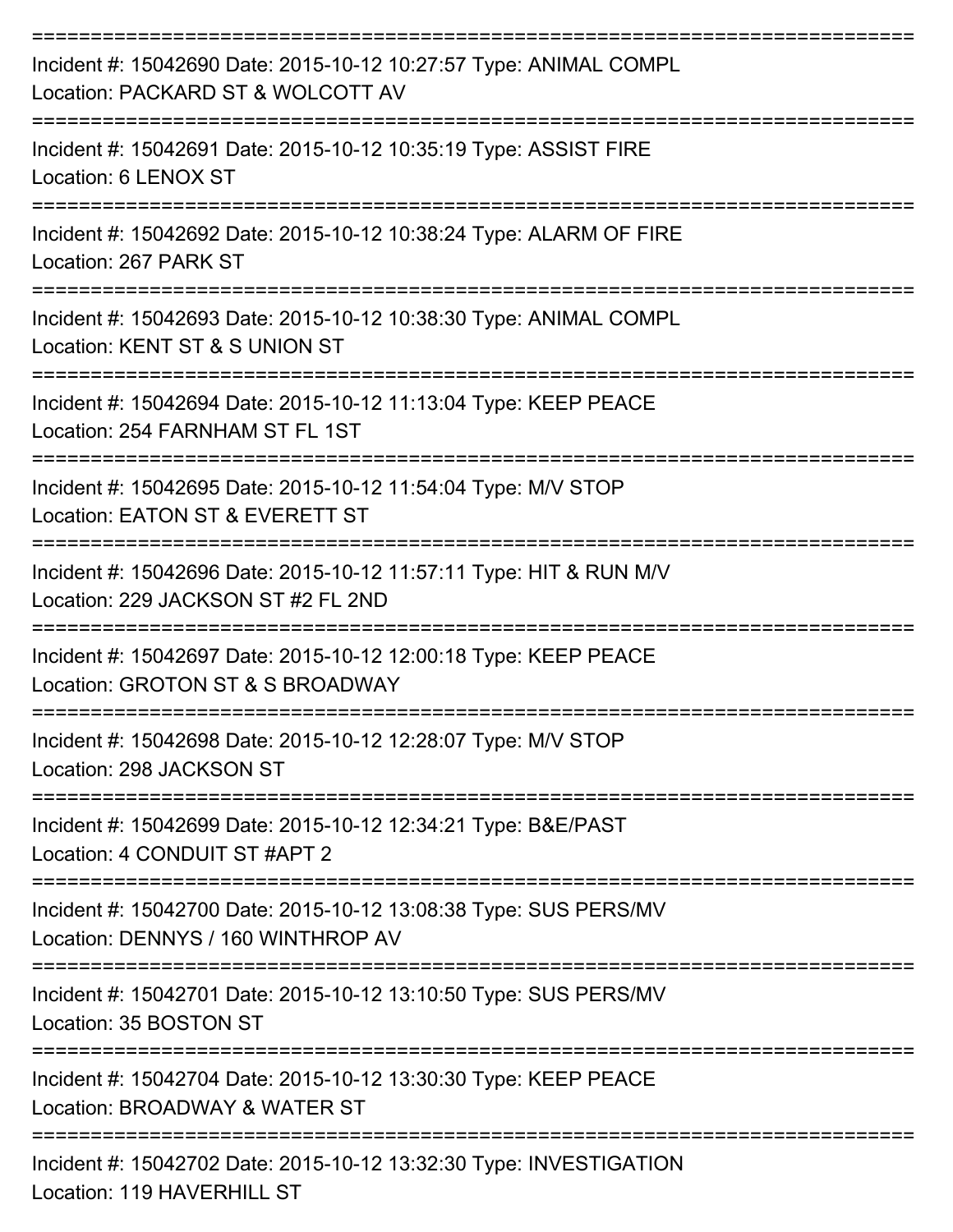| Incident #: 15042703 Date: 2015-10-12 13:34:14 Type: AUTO ACC/NO PI<br>Location: 24 MEDFORD ST                                     |
|------------------------------------------------------------------------------------------------------------------------------------|
| ===================================<br>Incident #: 15042705 Date: 2015-10-12 13:51:16 Type: MISSING PERS<br>Location: 38 CROSBY ST |
| Incident #: 15042707 Date: 2015-10-12 14:02:13 Type: KEEP PEACE<br>Location: 270 LAWRENCE ST FL 2ND                                |
| Incident #: 15042706 Date: 2015-10-12 14:02:30 Type: M/V STOP<br>Location: APPLETON ST & ESSEX ST                                  |
| Incident #: 15042708 Date: 2015-10-12 14:17:29 Type: M/V STOP<br>Location: 398 ESSEX ST                                            |
| Incident #: 15042709 Date: 2015-10-12 14:21:54 Type: SUS PERS/MV<br>Location: 62 ABBOTT ST                                         |
| Incident #: 15042710 Date: 2015-10-12 14:26:58 Type: B&E/MV/PAST<br>Location: 520 BROADWAY                                         |
| Incident #: 15042711 Date: 2015-10-12 14:28:29 Type: M/V STOP<br>Location: BROADWAY & ESSEX ST                                     |
| Incident #: 15042712 Date: 2015-10-12 14:40:47 Type: INVESTIGATION<br>Location: 26 SUMMER ST #B                                    |
| Incident #: 15042713 Date: 2015-10-12 14:54:29 Type: KEEP PEACE<br>Location: 336 HOWARD ST                                         |
| Incident #: 15042714 Date: 2015-10-12 15:23:38 Type: NOISE ORD<br>Location: 4 INMAN ST #29                                         |
| Incident #: 15042715 Date: 2015-10-12 15:39:16 Type: ALARM/BURG<br>Location: BRODNICK RESD / 22 HOFFMAN AV                         |
| Incident #: 15042716 Date: 2015-10-12 15:42:14 Type: MAN DOWN<br>Location: COMMON ST & FRANKLIN ST                                 |
| Incident #: 15042717 Date: 2015-10-12 15:48:15 Type: ALARM/BURG<br>Location: SPANISH ASSEMBLIES OF GOD CH / 14 VINE ST             |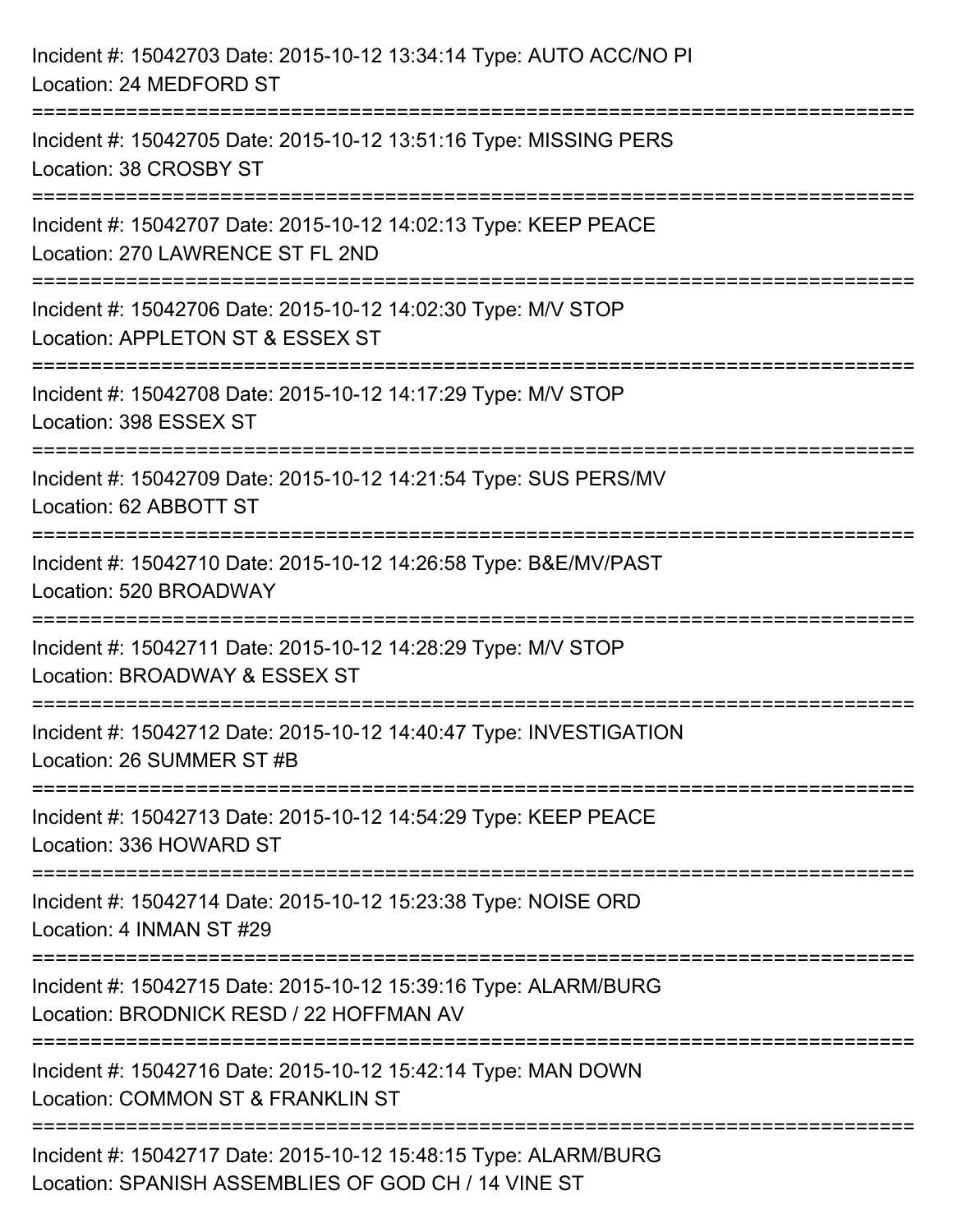| Incident #: 15042718 Date: 2015-10-12 16:19:04 Type: STOL/MV/PAS<br>Location: 24 TRINITY ST FL 2ND                                     |
|----------------------------------------------------------------------------------------------------------------------------------------|
| Incident #: 15042720 Date: 2015-10-12 16:32:44 Type: STOL/MV/PAS<br>Location: 453 S. BROADWAY<br>===================================== |
| Incident #: 15042719 Date: 2015-10-12 16:35:29 Type: AUTO ACC/NO PI<br><b>Location: 360 MERRIMACK ST</b>                               |
| Incident #: 15042721 Date: 2015-10-12 16:36:02 Type: AUTO ACC/UNK PI<br>Location: COMMON ST & JACKSON ST                               |
| Incident #: 15042722 Date: 2015-10-12 16:47:16 Type: SHOPLIFTING<br>Location: MARKET BASKET / 700 ESSEX ST                             |
| Incident #: 15042724 Date: 2015-10-12 16:52:59 Type: B&E/MV/ATTEMP<br>Location: 46 MELVIN ST                                           |
| Incident #: 15042723 Date: 2015-10-12 16:53:56 Type: SUS PERS/MV<br>Location: 310 PARK ST                                              |
| Incident #: 15042726 Date: 2015-10-12 16:59:31 Type: UNWANTEDGUEST<br>Location: 6 JACKSON CT                                           |
| Incident #: 15042725 Date: 2015-10-12 16:59:45 Type: DRUG OVERDOSE<br>Location: 37 KINGSTON ST                                         |
| Incident #: 15042727 Date: 2015-10-12 17:00:55 Type: AUTO ACC/NO PI<br>Location: WINTHROP AV & ROUTE 114                               |
| Incident #: 15042728 Date: 2015-10-12 17:18:51 Type: SUS PERS/MV<br>Location: 1 MT VERNON CIR                                          |
| Incident #: 15042729 Date: 2015-10-12 17:21:32 Type: INVEST CONT<br>Location: HESS GAS / 615 BROADWAY                                  |
| Incident #: 15042730 Date: 2015-10-12 17:23:19 Type: LARCENY/PAST<br>Location: 75 GREENWOOD ST                                         |
| Incident #: 15042731 Date: 2015-10-12 17:24:56 Type: AUTO ACC/NO PI<br>Location: HAVERHILL ST & JACKSON ST                             |

===========================================================================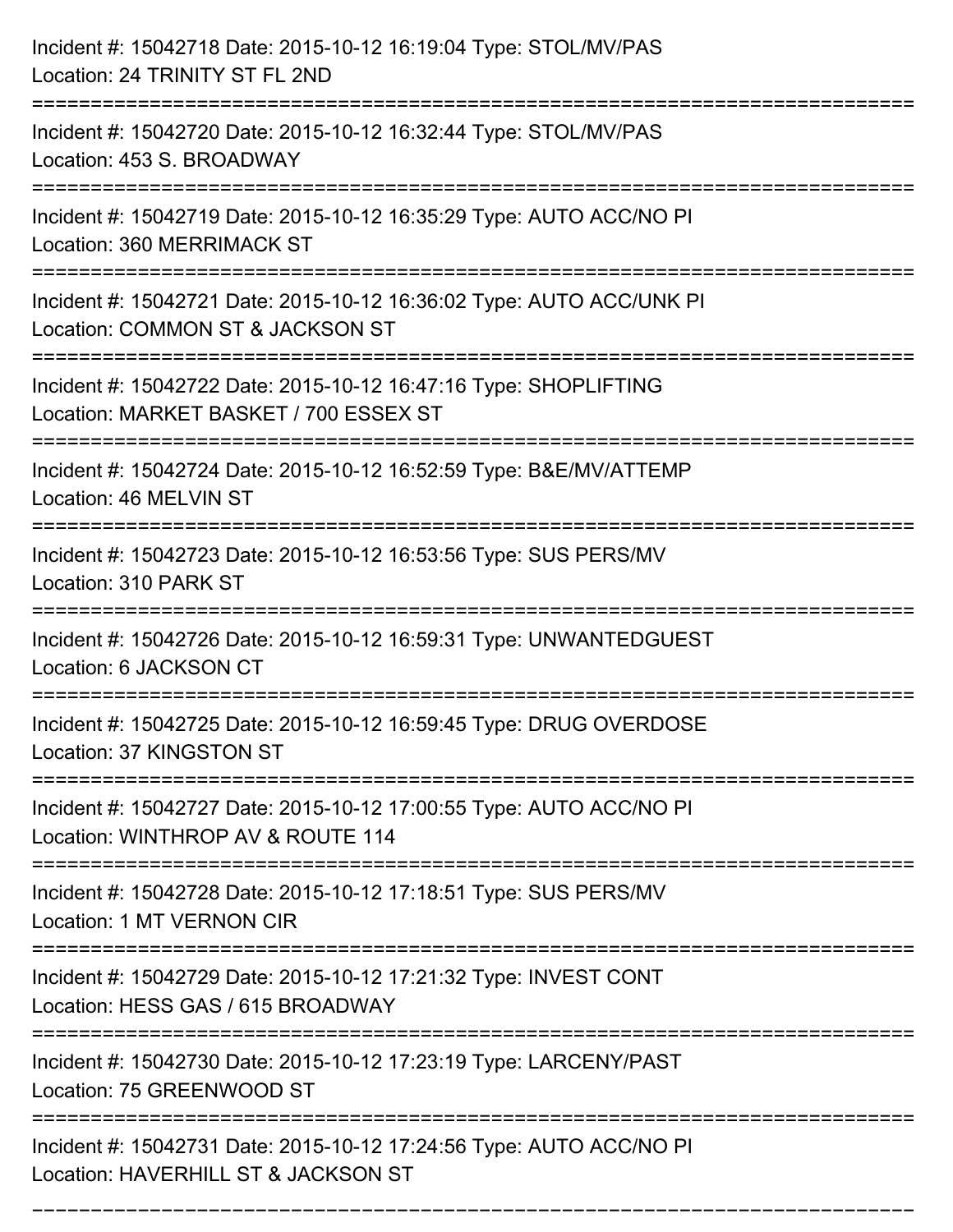| Incident #: 15042732 Date: 2015-10-12 17:35:45 Type: MV/BLOCKING<br>Location: 30 LAKE ST                                          |
|-----------------------------------------------------------------------------------------------------------------------------------|
| ===================<br>Incident #: 15042733 Date: 2015-10-12 17:36:56 Type: NOISE ORD<br>Location: 16 BEACON ST                   |
| Incident #: 15042734 Date: 2015-10-12 17:39:53 Type: M/V STOP<br>Location: 50 S BROADWAY                                          |
| Incident #: 15042735 Date: 2015-10-12 17:43:14 Type: M/V STOP<br>Location: ESSEX ST & FRANKLIN ST<br>=======================      |
| Incident #: 15042736 Date: 2015-10-12 17:49:05 Type: THREATS<br>Location: 19 DURANT ST #3                                         |
| Incident #: 15042737 Date: 2015-10-12 17:51:18 Type: MAL DAMAGE<br>Location: ARONS FURNITURE / 50 ESSEX ST                        |
| :===========================<br>Incident #: 15042738 Date: 2015-10-12 18:02:51 Type: M/V STOP<br>Location: ANDOVER ST & PARKER ST |
| Incident #: 15042739 Date: 2015-10-12 18:03:07 Type: ANIMAL COMPL<br>Location: 80 MARIQUE DR                                      |
| Incident #: 15042740 Date: 2015-10-12 18:07:06 Type: M/V STOP<br>Location: BROADWAY & CONCORD ST                                  |
| Incident #: 15042741 Date: 2015-10-12 18:12:59 Type: DRUG OVERDOSE<br>Location: 375 HAVERHILL ST                                  |
| Incident #: 15042742 Date: 2015-10-12 18:15:39 Type: SUS PERS/MV<br>Location: 134 WEST ST                                         |
| Incident #: 15042743 Date: 2015-10-12 18:20:06 Type: M/V STOP<br>Location: ESSEX ST & WINTER ST                                   |
| Incident #: 15042744 Date: 2015-10-12 18:26:34 Type: M/V STOP<br>Location: 134 WEST ST                                            |
| Incident #: 15042745 Date: 2015-10-12 18:28:53 Type: INVEST CONT<br>Location: LA CABA / 22 UNION ST                               |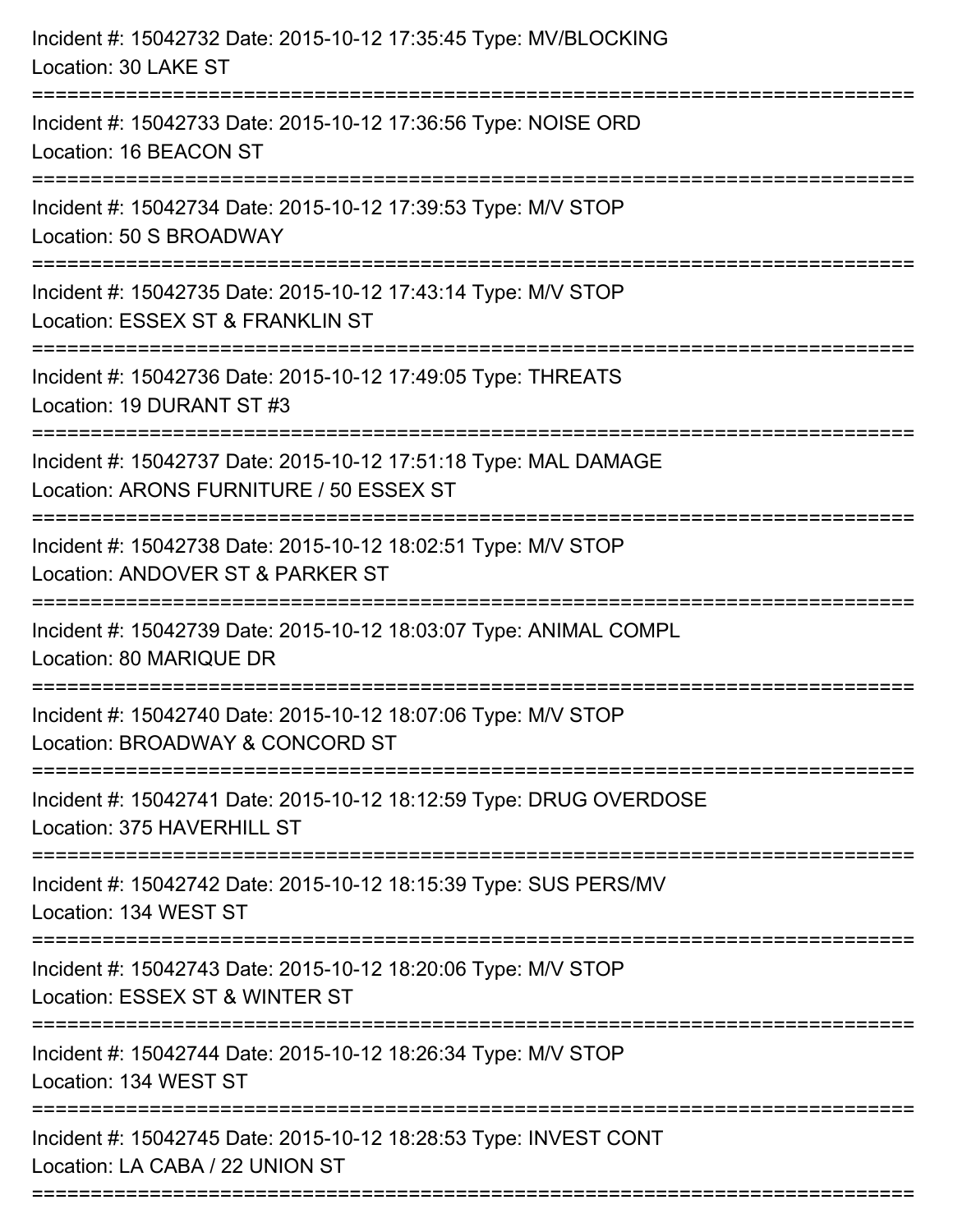Location: 52 BOXFORD ST

| Incident #: 15042747 Date: 2015-10-12 18:35:19 Type: M/V STOP<br>Location: DEMPSEY CT & PARK ST                    |
|--------------------------------------------------------------------------------------------------------------------|
| Incident #: 15042748 Date: 2015-10-12 18:35:46 Type: M/V STOP<br>Location: BROADWAY & CROSS ST                     |
| Incident #: 15042749 Date: 2015-10-12 18:41:46 Type: ALARM/BURG<br>Location: C + D AUTO GLASS / 21 WEST ST         |
| Incident #: 15042750 Date: 2015-10-12 18:42:20 Type: ALARM/BURG<br>Location: FERNANDEZ BEAUTY SALON / 402 BROADWAY |
| Incident #: 15042751 Date: 2015-10-12 18:43:59 Type: TENANT PROB<br>Location: 27 SUMMER ST FL 3                    |
| Incident #: 15042752 Date: 2015-10-12 18:46:07 Type: AUTO ACC/NO PI<br>Location: GULF STATION / 325 WINTHROP AV    |
| Incident #: 15042753 Date: 2015-10-12 18:58:34 Type: M/V STOP<br>Location: PARK ST & WILLOW ST                     |
| Incident #: 15042754 Date: 2015-10-12 19:03:18 Type: M/V STOP<br>Location: NEWBURY ST & ORCHARD ST                 |
| Incident #: 15042755 Date: 2015-10-12 19:06:04 Type: NOISE ORD<br>Location: 35 CHICKERING ST                       |
| ===============<br>Incident #: 15042756 Date: 2015-10-12 19:12:39 Type: AUTO ACC/PI<br>Location: MARSTON & 495 S   |
| Incident #: 15042757 Date: 2015-10-12 19:19:53 Type: GENERAL SERV<br>Location: 279 PARK ST #6                      |
| Incident #: 15042760 Date: 2015-10-12 19:22:49 Type: AUTO ACC/PED<br>Location: 287 BROADWAY                        |
| Incident #: 15042758 Date: 2015-10-12 19:26:12 Type: B&E/PROG<br>Location: HOWARD ST & PLATT ST                    |
|                                                                                                                    |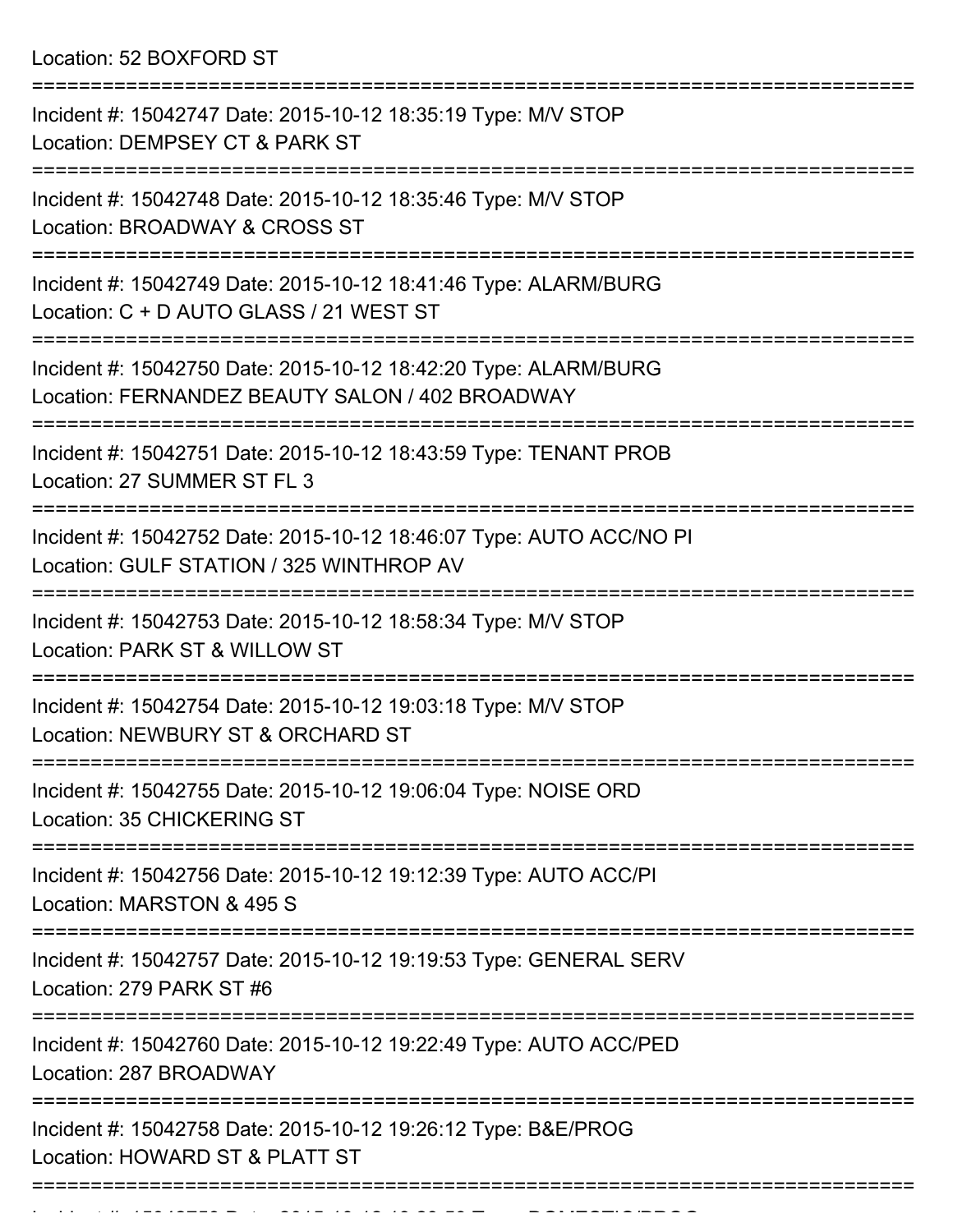Location: 32 LAWRENCE ST #3 FL 27

| Incident #: 15042761 Date: 2015-10-12 19:35:54 Type: ALARM/BURG<br>Location: SOUTH LAWRENCE EAST SCHOOL / 165 CRAWFORD ST     |
|-------------------------------------------------------------------------------------------------------------------------------|
| Incident #: 15042762 Date: 2015-10-12 19:52:38 Type: M/V STOP<br>Location: MT VERNON ST & S BROADWAY                          |
| Incident #: 15042763 Date: 2015-10-12 19:58:04 Type: M/V STOP<br>Location: 430 S BROADWAY                                     |
| Incident #: 15042764 Date: 2015-10-12 20:06:01 Type: NEIGHBOR PROB<br>Location: 27 FAIRMONT ST #2 FL 2                        |
| Incident #: 15042765 Date: 2015-10-12 20:08:42 Type: M/V STOP<br>Location: GRAFTON ST & WINTHROP AV                           |
| Incident #: 15042766 Date: 2015-10-12 20:16:04 Type: SHOPLIFTING<br>Location: CVS PHARMACY / 266 BROADWAY                     |
| Incident #: 15042767 Date: 2015-10-12 20:21:43 Type: AUTO ACC/UNK PI<br>Location: MARKET ST & S UNION ST                      |
| Incident #: 15042768 Date: 2015-10-12 20:25:40 Type: 209A/VIOLATION<br>Location: 28 ROWE ST                                   |
| Incident #: 15042769 Date: 2015-10-12 20:26:23 Type: M/V STOP<br>Location: BROADWAY & FLORENCE ST                             |
| Incident #: 15042770 Date: 2015-10-12 20:45:23 Type: FIGHT<br>Location: 198 LAWRENCE ST                                       |
| --------------------<br>Incident #: 15042771 Date: 2015-10-12 21:02:27 Type: M/V STOP<br>Location: CAMBRIDGE ST & WINTHROP AV |
| Incident #: 15042772 Date: 2015-10-12 21:26:50 Type: SUS PERS/MV<br>Location: 60 CARVER ST                                    |
| Incident #: 15042773 Date: 2015-10-12 21:58:22 Type: M/V STOP<br>Location: BROADWAY & LOWELL ST                               |
|                                                                                                                               |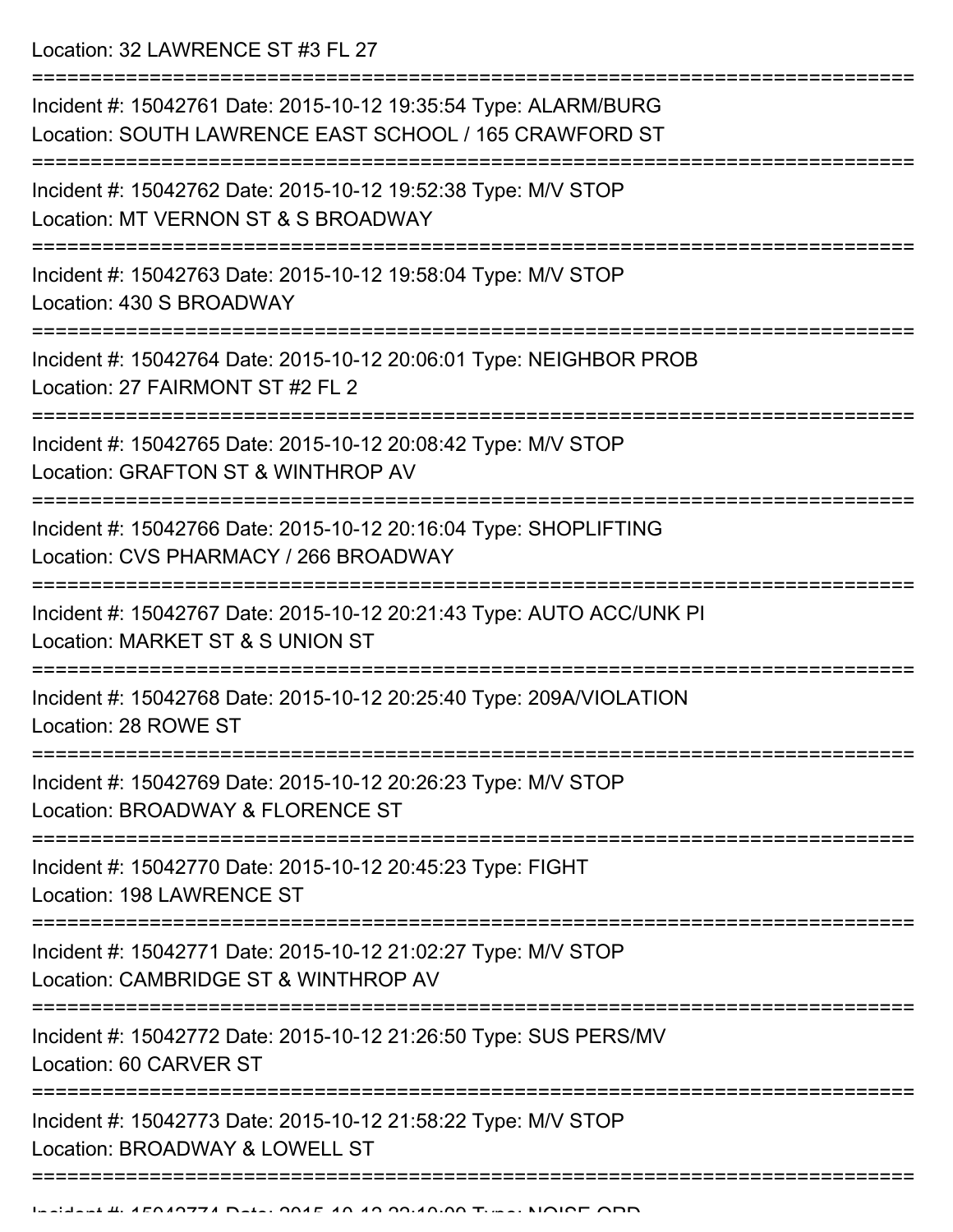| Location: 71 ELM ST                                                                                                                   |
|---------------------------------------------------------------------------------------------------------------------------------------|
| Incident #: 15042775 Date: 2015-10-12 22:11:09 Type: M/V STOP<br>Location: 366 PARK ST                                                |
| Incident #: 15042776 Date: 2015-10-12 22:22:10 Type: DOMESTIC/PROG<br>Location: 679 ESSEX ST                                          |
| Incident #: 15042777 Date: 2015-10-12 22:29:01 Type: SUS PERS/MV<br>Location: BROADWAY & CROSS ST                                     |
| Incident #: 15042778 Date: 2015-10-12 22:44:01 Type: M/V STOP<br>Location: BRADFORD ST & BROADWAY                                     |
| Incident #: 15042779 Date: 2015-10-12 23:05:34 Type: M/V STOP<br>Location: LENOX ST & S BROADWAY                                      |
| :===================================<br>Incident #: 15042780 Date: 2015-10-12 23:12:45 Type: M/V STOP<br><b>Location: MCKINLEY AV</b> |
| Incident #: 15042781 Date: 2015-10-12 23:20:29 Type: THREATS<br>Location: 41 BUTLER ST #1 FL 1                                        |
| Incident #: 15042782 Date: 2015-10-12 23:21:50 Type: M/V STOP<br>Location: LAFAYETTE AV & S BROADWAY                                  |
| Incident #: 15042783 Date: 2015-10-12 23:28:32 Type: M/V STOP<br>Location: BROADWAY & HAVERHILL ST                                    |
| Incident #: 15042784 Date: 2015-10-12 23:32:33 Type: NOISE ORD<br>Location: 473 ESSEX ST #47 FL 2                                     |
| Incident #: 15042785 Date: 2015-10-12 23:36:40 Type: DISTURBANCE<br>Location: 101 S BOWDOIN ST                                        |
| Incident #: 15042786 Date: 2015-10-12 23:48:06 Type: MAL DAMG PROG<br>Location: 20 ATKINSON ST                                        |
| Incident #: 15042787 Date: 2015-10-12 23:55:21 Type: MEDIC SUPPORT<br>Location: BROADWAY & HAVERHILL ST                               |
| Incident #: 15042788 Date: 2015-10-12 23:58:09 Type: M/V STOP                                                                         |